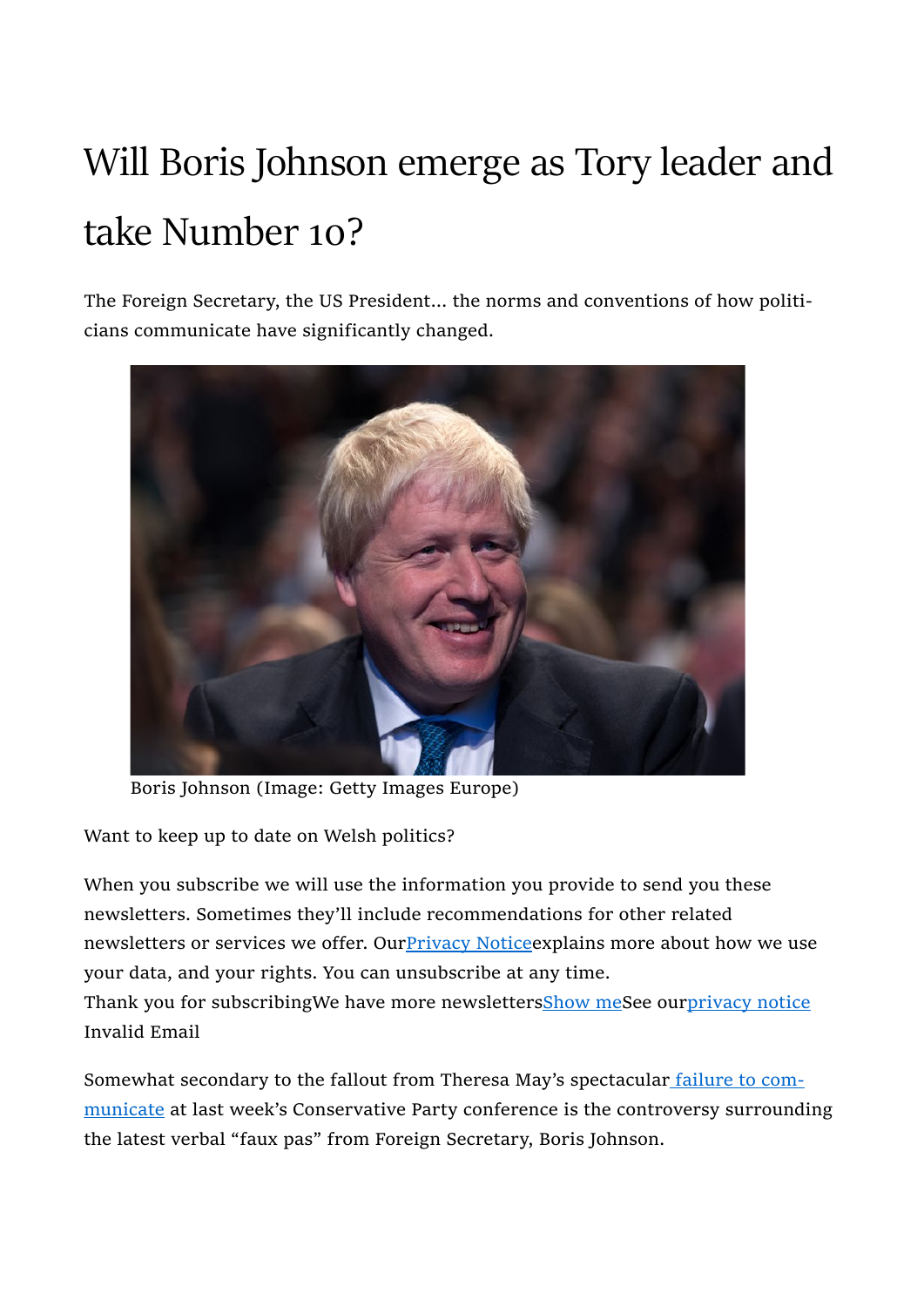Hours before the Prime Minister's speech – described in the Daily Telegraph as being, all things considered, "staggeringly incompetent" – Johnson addressed a Tory fringe meeting where he suggested, to uneasy laughter, that the Libyan city of Sirte could become the "next Dubai" if only they could "clear the dead bodies away".

It's all so familiar and, predictably, there were calls for his resignation.

From inside his own party, Sarah Wollaston MP tweeted that demeaning jokes about real people murdered in Libya would be crass even from a stand-up comedian and that she was appalled to hear this from our Foreign Secretary.

As she later pointed out, the most important fact was that this was the UK's premier diplomat "representing us on the world stage".

But the truth is this behaviour is not unexpected from Johnson, who seems driven to attempt to lighten the most serious of moments with inopportune levity. His career is littered with inappropriate conduct. References, whilst working as a journalist for the Telegraph, to black people as "piccaninnies" with "watermelon smiles" competes with his description of the people of Papua New Guinea as prone to "cannibalism and chiefkilling" in levels of offensiveness.

All politicians should have a hinterland, but you can take these things too far – as the events of May 2016 illustrate. Then, Johnson was awarded first prize in the Spectator's Offensive Poetry competition, in which entrants were encouraged to write about Turkish President, Recep Erdogan. His winning limerick contained references to masturbation, bestiality and began with the lines, "there was a young man from Ankara..."

Perhaps you can guess the rest but, two months later Theresa May appointed Johnson as Foreign Secretary.

Yes. Two months later Theresa May appointed Johnson as Foreign Secretary.

His track record suggests that he operates with the casual certainty of a privileged man who knows that whatever he says won't be held against him. And even if he is criticised in some quarters, then that's alright too because it all adds to a personal brand value.

The easy willingness with which sections of the media refer to him simply as "Boris" is important because the use of the forename carries with it the connotations of indulgence and familiarity which are usually afforded to an elderly relative who breaks wind at the dinner table.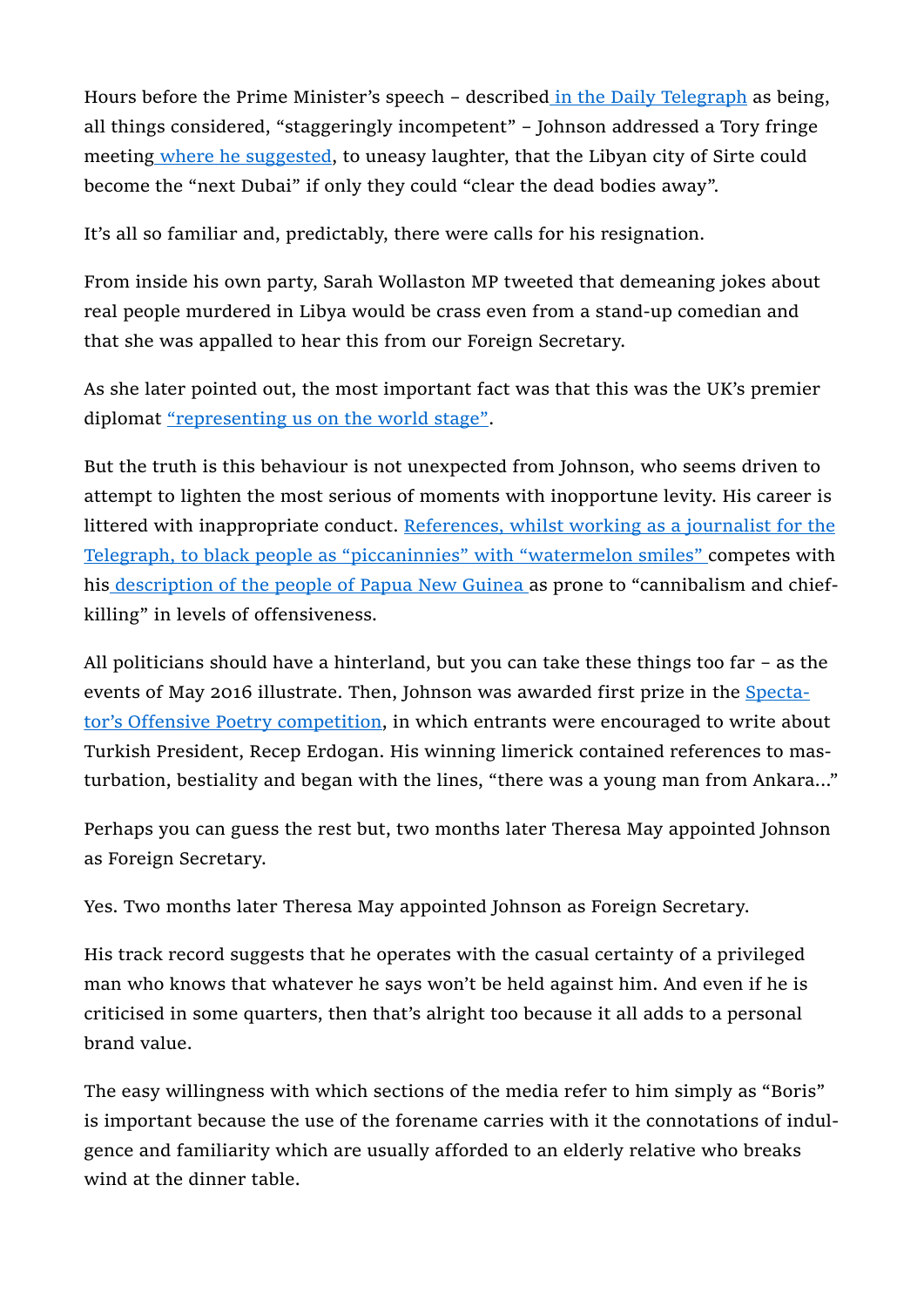But Johnson is not a joke. He is not, as stated by Radio 4's Eddie Mair, the Tory's Bernard Manning. He happens to be Foreign Secretary at the most important time in post war British history.

His underlings at the Foreign Office reportedly despair of his unsuitability for the role while the rest of Europe apparently looks on aghast at the arrogance and ineptitude.

As Nina Schick, a political commentator and advisor specialising in EU policy, German politics and Brexit has pointed out, Johnson "does not operate in a vacuum and is seriously doing an unbelievable amount of reputational damage to the UK".

Even so, though he may have (temporarily) ruined his chances for the Premiership by alienating members of his own party, there still seems to be a great deal public support for him.

As I've written before about Katie Hopkins, Johnson is at the vanguard of popular opinion saying the unsayable in an age when the values of free speech are perceived to be undermined almost daily. In an environment considered by many to dominated by political correctness, he represents a freedom of thought and candour not terribly obvious in his Conservative colleagues. Least of all in Theresa May.

It is also important to remember that though he may say and do foolish things from time to time, he is most definitely not a fool. He is a skilled political operator and his buffoonish appearance and actions are, by some accounts, carefully thought out and calculated. According to Professor of Security Studies, George Kassimeris:

## Every statement, every intervention and every "gaffe" has been calculated with Swiss-made watch precision to get Johnson eventually where he desperately wants to be: 10 Downing St.

But far from this being an era of restraint and political correctness I would agree with former Director General of the BBC, Mark Thompson, in his assertion that we are living through a crisis of public language.

We only have to look across the pond to the campaign and presidency of Donald Trump to see that the norms and conventions of how politicians communicate have significantly changed.

In very recent years past, who would have imagined a presidential candidate surviving a public airing of him boasting about sexual assault, mocking the disabled or insinuating that the pro-gun lobby might be moved to assassinate his opponent?